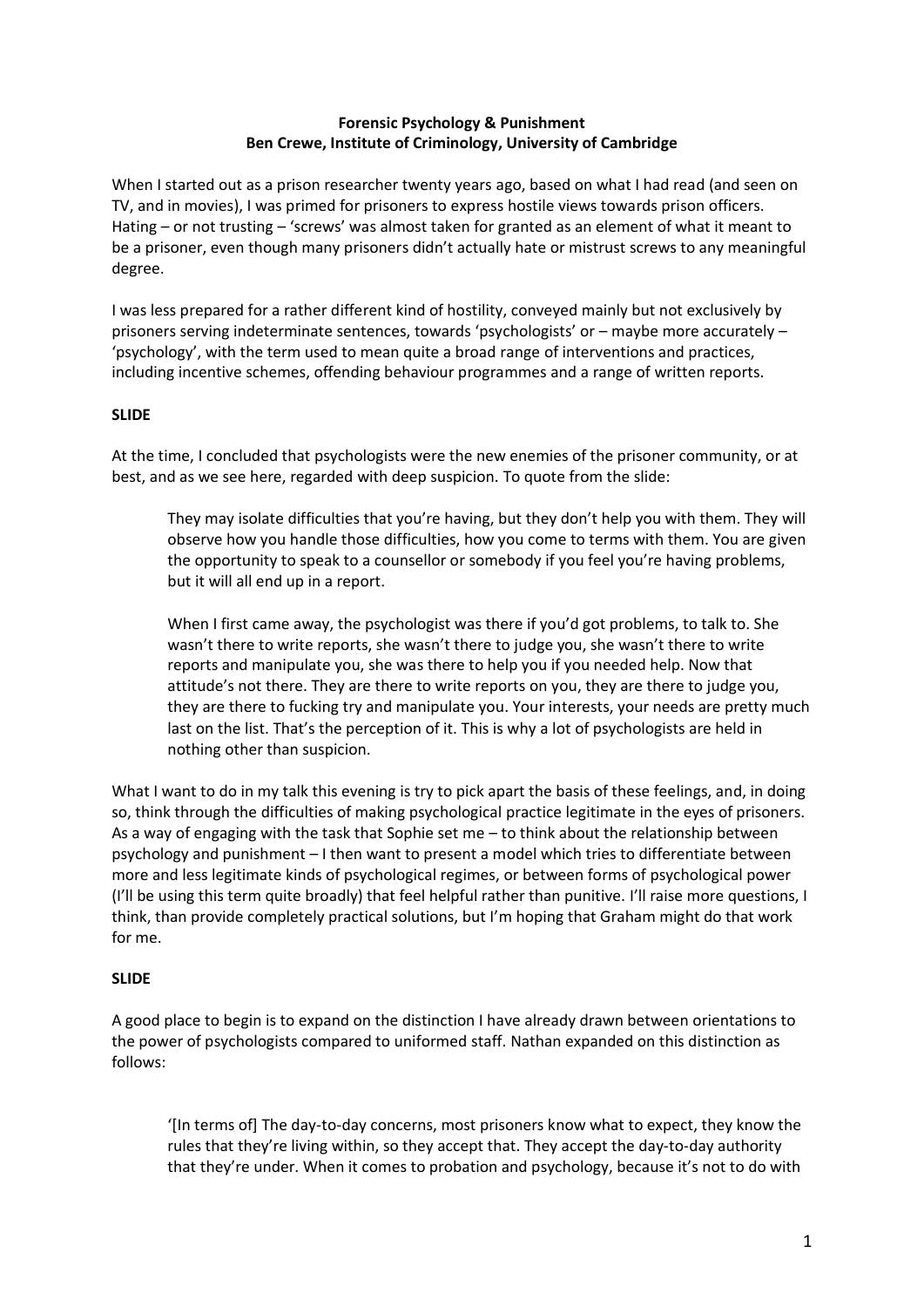the day-to-day things, it's to do with the effects on your *life*, the effects of you getting out, it's a deeper type of power: I think it's felt more profoundly.'

As this quotation indicates, the force of psychological power lies mainly in its capacity to determine future possibilities, rather than the kind of everyday power wielded by prison officers. More than any other staff within the prison at the time of that project (though offender managers now occupy similar terrain), it was psychologists who prisoners felt held the key to captivity or release. They were not regarded by prisoners as the deliverers of punishment, so much as the arbiters of freedom or captivity. But for men serving indeterminate sentences, who were desperate to move through the system, this distinction was rather fuzzy. Psychologists determined whether you got out, or stayed in, and therefore the amount of time for which your punishment ultimately lasted.

To try to unstitch some of the reasons for prisoners' attitudes towards psychologists, and psychological power more broadly, I want to spend a little time outlining the characteristics that prisoners attributed to them.

Nathan's observation – particularly his statement that…

### **SLIDE**

… in their day-to-day lives, most prisoners 'know what to expect' – also signalled the difference between an everyday form of authority that was at least broadly **knowable and predictable**, and modes of power relating to risk that was much harder for prisoners to decipher. First then, prisoners described psychological practices as opaque and confusing.

#### **SLIDE**

Often, as we see here, prisoners' complaints were that they could not understand the basis on which risk decisions were made. Although some understood the factors that fed into assessments and parole decisions, such decisions *either* felt **imprecise** and **highly subjective**, or **excessively rigid**.

#### **SLIDE**

I'll return to rigidity shortly. To give an example of subjectivity, George pointed out the discrepancies between reports written about him at different establishments, presenting them as clear evidence of scientific fallibility:

A lot of [my reports/assessments] have been very contradictory: what was a problem in one prison isn't a problem in another prison. I'm not very communicative with staff here, really, but much the same as in [another prison]. But whereas down there it was seen as a major problem [and an] anti- authoritarian attitude, here it's seen very positively: I don't make unreasonable demands on the time of staff; 'very polite, gets on with his work, presents no control problems'. It's the same situation, just totally different interpretations. (George)

#### **SLIDE**

A second complaint was that psychological power was **unforgiving**, in the sense of being **petty, longlasting or highly adhesive.** That is, many prisoners felt that minor things they had said, sometimes many years ago, were written up unfairly in reports by officers or psychologists or were just extremely difficult to shed, remaining in their files for years after they felt relevant. Alexis said.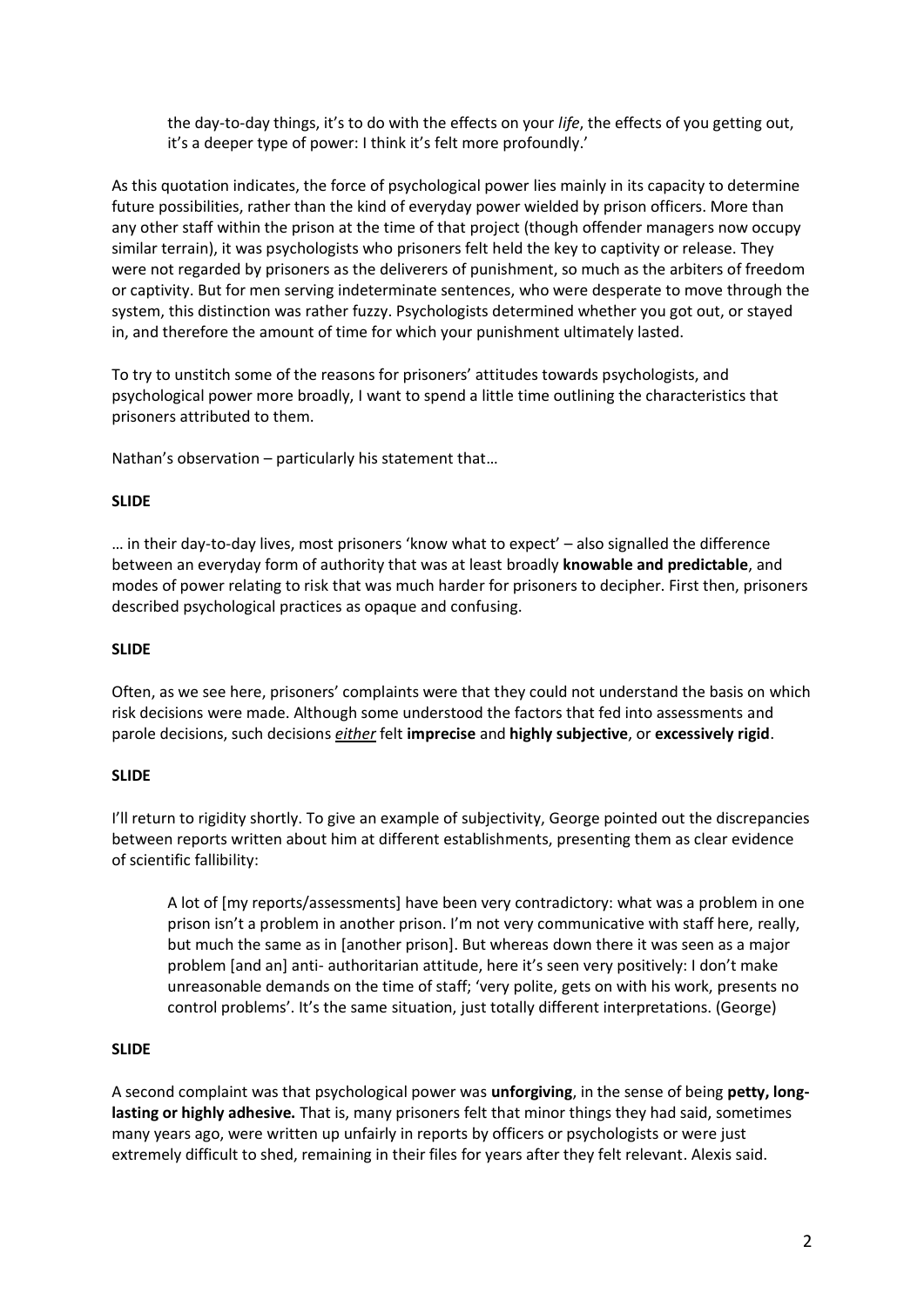'You have one minor incident and they'll go write it in the file. That's gonna catch up with you in two or three years time: a silly little incident, every few months, a minor indiscretion. [...] You're in prison! You've just got the hump, or you've slept badly. But you add em all together and they show a pattern of something that's not really there'

Another prisoner complained that:

'They twist everything, they ignore the constructive stuff you do. I made a joke about sedating my girlfriend to take her on holiday [as part of a course scenario] – in the report they gave no context, said that my idea of getting someone on a plane was sedating them! I got knocked back based on the psychologist's report'

### **SLIDE**

As this second quote suggests, part of this complaint was that psychological discourse was **decontextualised**. This grievance took several forms. Often, prisoners disputed the idea that their behaviour within prison was a good basis for assessing their life chances on release. As Pete said:

I should be judged 'am I a threat to society?' I'm only a threat to the prison system. […] What I am inside and outside are two different people. How I conduct myself in here, I have to conduct myself like this to survive. (Pete)

For these prisoners, the distorted environment of the prison made it a poor laboratory for assessing their behaviour. Indeed, as Shadd Maruna has noted, it might in itself contribute to many of the problems that prisoners exhibit.

Prisoners were also often sceptical of the expertise of course tutors who they felt had little life experience:

# **SLIDE**

'they know nothing about drugs, or the reasons for taking drugs. They're trying to teach you something that you know back to front and they know nothing about' (Callum).

When prisoners complained that psychologists and tutors were '23 year old girls with degrees', putting aside some of the prejudices built into such statements, this was one of the issues to which they were drawing attention – 'you don't understand the context of my world'.

Similarly, prisoners often felt that the content of offending behaviour programmes, and the moral scenarios they presented, did not correspond with the realities of their lives in the community. Many prisoners held a kind of dual consciousness, in which they recognised what might be morally right, or right within the circumstances of 'straight' or 'middle-class' lifeworlds, but contrasted this with the normative universe of the milieux they inhabited outside. So, for example, in discussing role-plays relating to assertiveness and aggression, they pointed to the importance in their social networks of personal 'reputation' and the dangers of appearing 'weak' or passive. In debates about informing, they often recognised that turning to the authorities might, in principle, be the right thing to do, but said that doing so would threaten their safety and status. In sociological terms, these apprehensions were rational. Within the discourse of cognitive treatment, they risked being seen as 'distortions' or 'thinking errors'.

#### **SLIDE**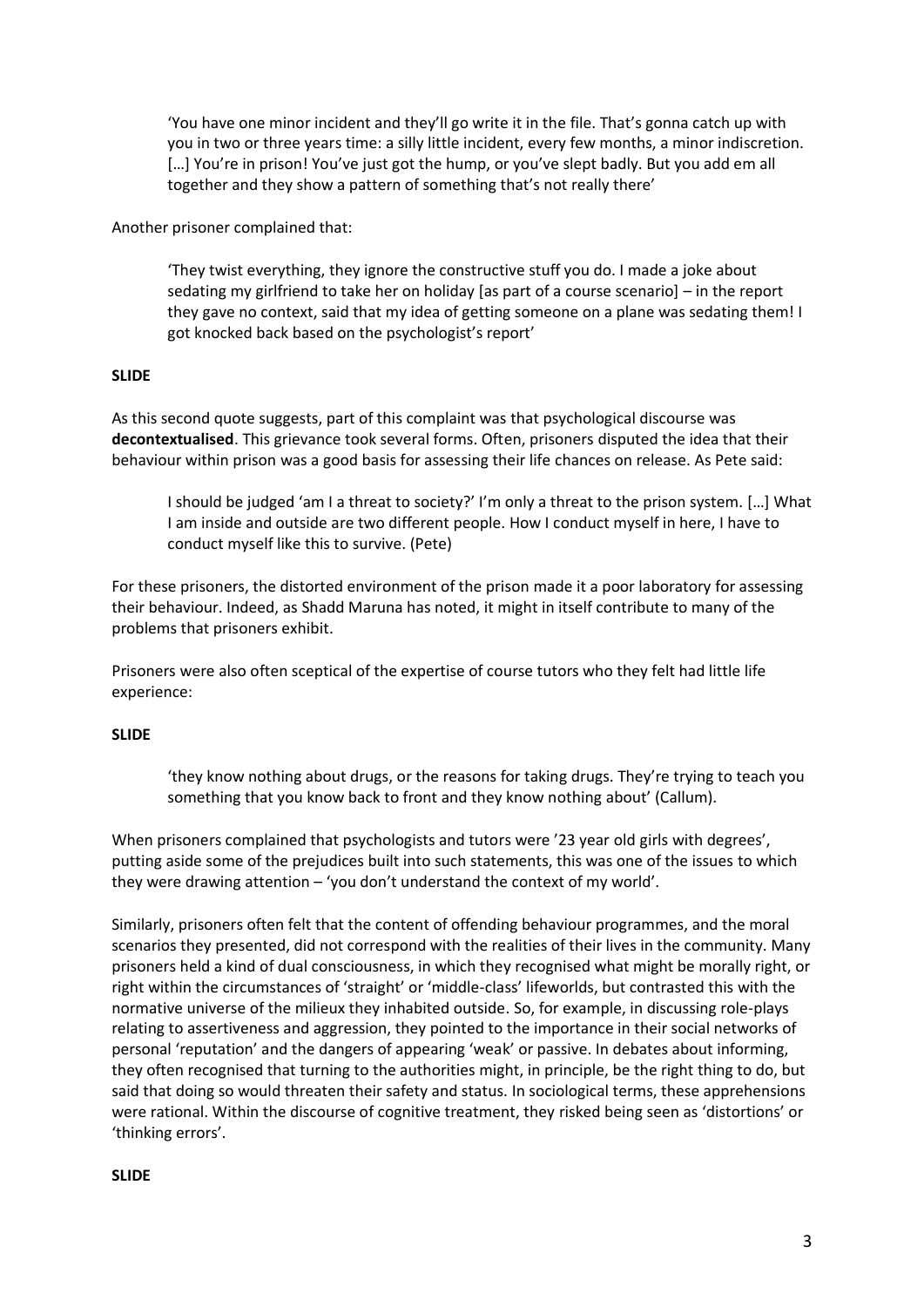Here, then, as Den explained in the quotation on this slide, psychological discourse felt **rigid** or **unrealistic**, requiring prisoners to be or become almost inhuman—robotic prototypes of responsible citizenship.

They're trying to get you to act in a way that you would never act, that no human being would ever do. If you're put in a confrontational situation you ain't going to ask a man to stop because you don't want to fight him—he is trying to hit you! If you're backed in a corner you're going to have to fight your way out. They're trying to say 'no, you don't do things like that, you have to talk to this person'. And they can't get into their heads that you *can't do it*. It's not real. And they'll sit and argue with you. And they've got to be right, you can't be seen as being given your own view, you have to [take] *their* view. And I can't comply like that. There's too many ifs, whats, and buts to everything. There's too many questions for me to sit back and just accept that one person's opinion. If we lived like that, we'd be machines.

Den's quote alerts us to the two key concepts I want to move on to elaborate. The first relates to his insistence – echoed by many other prisoners – that there was simply no room in the psychological process to negotiate, to present alternative interpretations, or to challenge this regime of knowledge without it potentially counting against you.

# **SLIDE**

The most useful term to capture this is 'epistemic injustice' or 'disadvantage', defined by Morten Byskov as 'the idea that we can be unfairly discriminated against in our capacity as a knower based on prejudices about the speaker', that is, being untrusted or disregarded as credible as a knowledgeholder or witness.

To briefly repeat the last line of Den's quote, the closing line - 'If we lived like that, we'd be machines' - is significant, in the way that it corresponds with Miranda Fricker's observation that epistemic injustice is antithetical to humanity: 'to be wronged in one's capacity as a knower is to be wronged in a capacity essential to human value'.

# **SLIDE**

The second concept is 'misrecognition', by which I mean being *personally* seen or depicted in a way that is one-sided, negative or out of step with one's self-definition. So this relates not to disputes about appropriate forms of conduct, but the core of personal and ethical identity. Many prisoners resent being ascribed paper identities and 'criminogenic factors' that they consider highly spurious, that they think do not capture who they 'really are', or that fail to recognise aspects of their selfhood beyond their offending. In the following quotation, Gerry expresses frustration that his personal sense of self was bulldozed by psychological discourse, forcing him, like others, to adopt a kind of bifocal view of himself:

'My life doesn't go parallel with theirs. The system has forced me to draw to their level, how *they* see things and deal with things, rather than helping me deal with things in my own way, in my own personality, in my own mistakes, weaknesses, difficulties. They've forced their opinion, their understanding onto me.... They're only interested in their own decisionmaking. You go through [your] sentence, and everybody's telling you to be open and honest, and when you do, they don't believe you. *Their* truth they can handle. Not the prisoner's truth'.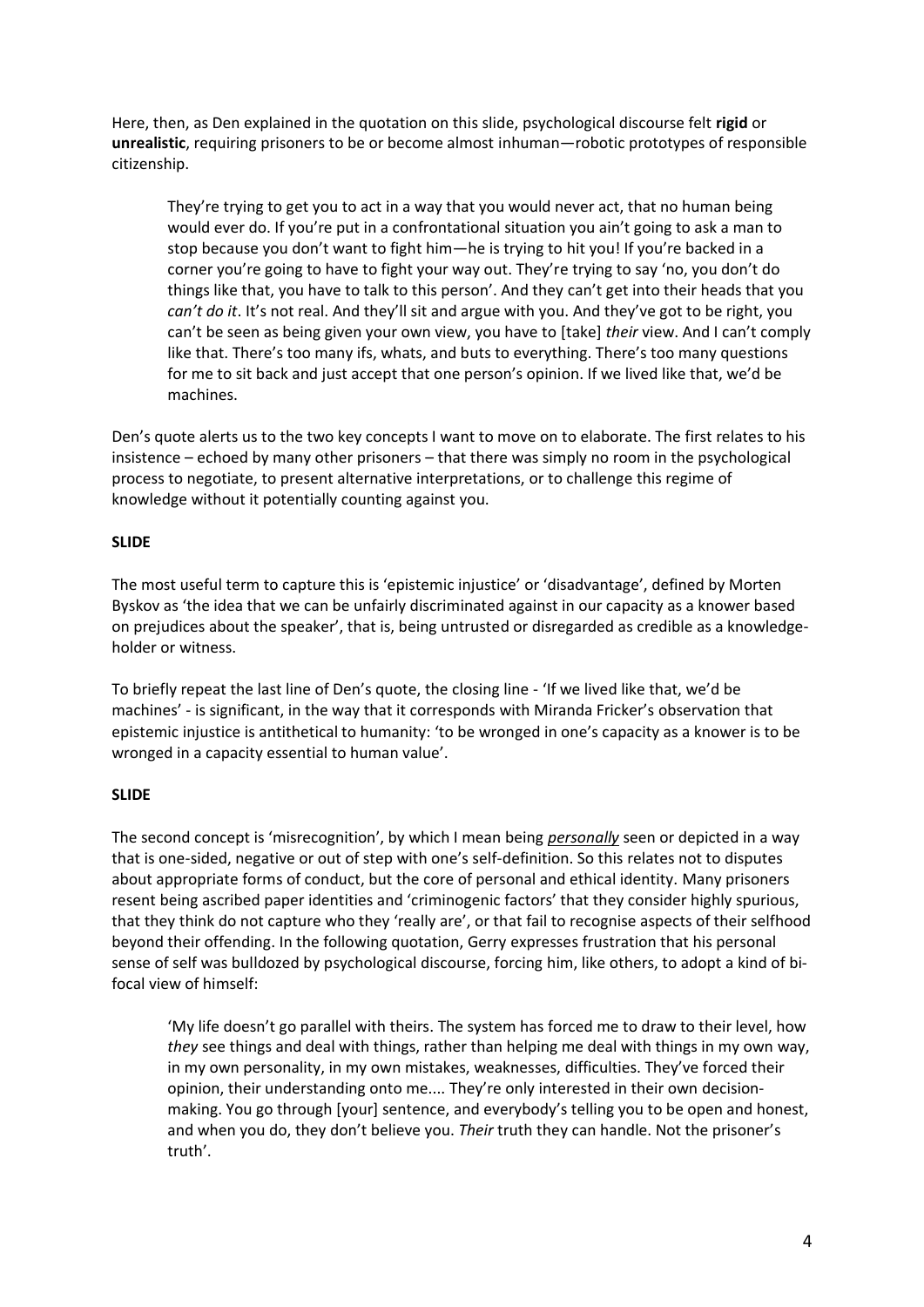#### Another prisoner said

#### **SLIDE**

You're not listed as a person, you're not listed as a personality, you're not listed as likes and dislikes … they're attuned to write negatively about you because they are writing about risk, so all they highlight is risk'

A prisoner could be a talented painter or a good father, but relative to psychological tags, such attributes were made to feel immaterial. For long-term prisoners, for whom maintaining some control over personal integrity and identity were paramount, this was a significant source of frustration.

Overall, the connection between psychology and punishment was expressed through phrases that described psychological power as a kind of weapon.

#### **SLIDE**

'They don't use the stick no more but they use the pen, you get me? […] Once the pen has written down something that can be there for life'.

'The power of the pen rules. It rules the prison. They stab you in the back, with a keyboard'

#### **SLIDE**

The quotes I've provided so far alert us to some of the challenges for prison-based forensic psychology of trying to mitigate these sentiments. Several point to the significant and structural power disparity between prisoners and psychologists. Apart from everything else, this disparity may be a constant threat to the psychological endeavour. That is, psychologists need accounts of honesty and sincerity, but the power that they wield makes such accounts risky (from the point of view of prisoners), and hinders truthful disclosure. The disparity – the fact that, psychologists are often the arbiters of release – also makes the strength of feeling directed towards them all the more difficult to avoid. Some of the resentment that prisoners express about the youth and relative inexperience of psychological staff reflects this sense that the power to determine something of such significance as freedom should only be invested in people with the highest levels of experience and expertise. As one prisoner put it to me, pithily, 'They can ruin your life with the stroke of a pen'.

The issue of 'voice', one of the four pillars of procedural justice, is all the more complex in this context. I don't want to sound at all doubtful that having a chance to express one's views is likely to mitigate feelings of resentment, to some degree. As a number of practitioner-scholars have argued, including Gill Attrill and Glenda Liell, and, more recently, Jo Schingler and colleagues, there is a great deal to be gained from prisoners feeling less passive about the risk assessment process, and from having opportunities to engage collaboratively in the process.

But perhaps there are limits to voice in a context where (a) the stakes are so high, (b) there can be such discordance between the knowledge and theories used by psychologists and those used by prisoners, and (c) versions of what might be true can be so divergent, and sometimes impossible to reconcile.

One reason, then, why I titled a previous slide 'epistemic injustice' *or 'disadvantage'* is that theorists in this area make a distinction between these two ideas, with disadvantage being the preferred term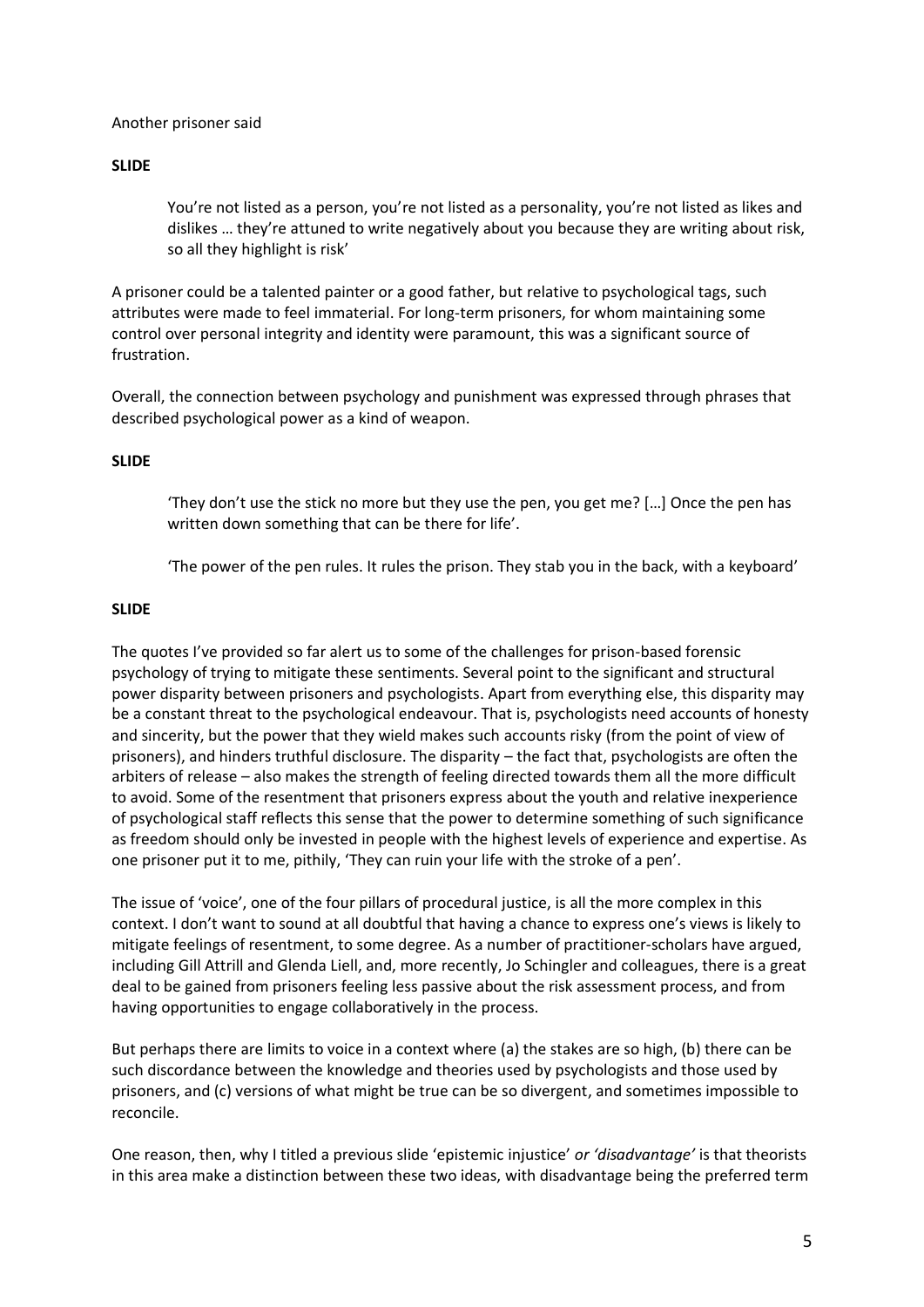when people may be misinformed or unreliable narrators. To quote Fricker again, '[a] credibility deficit might simply result from 'innocent error […] that is both ethically and epistemically nonculpable'. This might not be relevant to all or even most prisoners, but it's not difficult to think of situations where people are in denial about their offence, or hold highly distorted perceptions of  $$ say – sexual consent, and therefore are *not* wholly credible knowledge-bearers when it comes to their offence. But on the other hand, it is difficult to imagine epistemic injustices that would feel more unjust than having accurate knowledge about oneself, or an incident that determines one's loss of freedom, disregarded.

More broadly, and perhaps a good basis for some discussion later, I wonder if all four elements of procedural justice – (a) respectful treatment, (b) unbiased, transparent and consistent decisionmaking, (c) granting voice (d) and trust – are hindered by the characteristics of psychological practice and discourse that I have outlined so far. I should emphasise that I agree completely with Jo Shingler, Stefanie Sonnenberg and Adrian Needs, who propose that risk assessment interviews should try to be transparent, respectful, collaborative, individualised and humane. At the same time, psychological reasoning, and actuarial assessments, are not easy to explain, and explaining them might not enhance their legitimacy in the eyes of many prisoners ('we don't know if you will reoffend; we just know that 80% of people with your profile will do'); it might feel disingenuous to prisoners to offer them voice but to dispute or disregard their explanations; and the primary orientation of prison-based forensic psychology to public protection, rather than prisoner welfare, makes it difficult to persuade prisoners that decision-making is, on their terms, neutral or trustworthy.

# **SLIDE**

Let me move on.

To capture the kinds of experiences and frustrations that prisoners had described to me, I began to develop the concept of 'tightness', setting it alongside the ideas of 'depth' and 'weight' to try to convey the texture of power and punishment. The term 'tightness' was an attempt to communicate this sense of power being almost like a web, or 'an invisible harness', gripping the prisoner and seeking to reshape him or her, into being a different kind of person.

None of this was intended as a criticism of prison psychologists, as such – its aim was to help describe the form of penal power in which their work was embedded. But at the time, the way that I used this term was rather pejorative, partly, I think, because of its connection to accounts, like those by Orwell, Kafka and Foucault, of the capacity of state power, knowledge and oversight to be oppressively invasive, to reach into the individual's subjectivity and psyche – to intervene at the deepest level of selfhood.

# **SLIDE**

As expressed in the first quote here, from 1984, such texts consistently depicted the reach and gaze of the state as highly insidious. Yet, as Fred Alford suggested - in an article published in 2000 - many prisons are characterised more by coercion and neglect than by the forms of power I've described (frankly, the same could be said about most local prisons in England & Wales, to which a good deal of my analysis today does not really apply). Alford also suggested that while invasive penal practices might generate considerable frustration, they were preferable to institutional indifference:

**SLIDE …** 'perhaps not being watched is even worse than being watched … invisibility before god and man'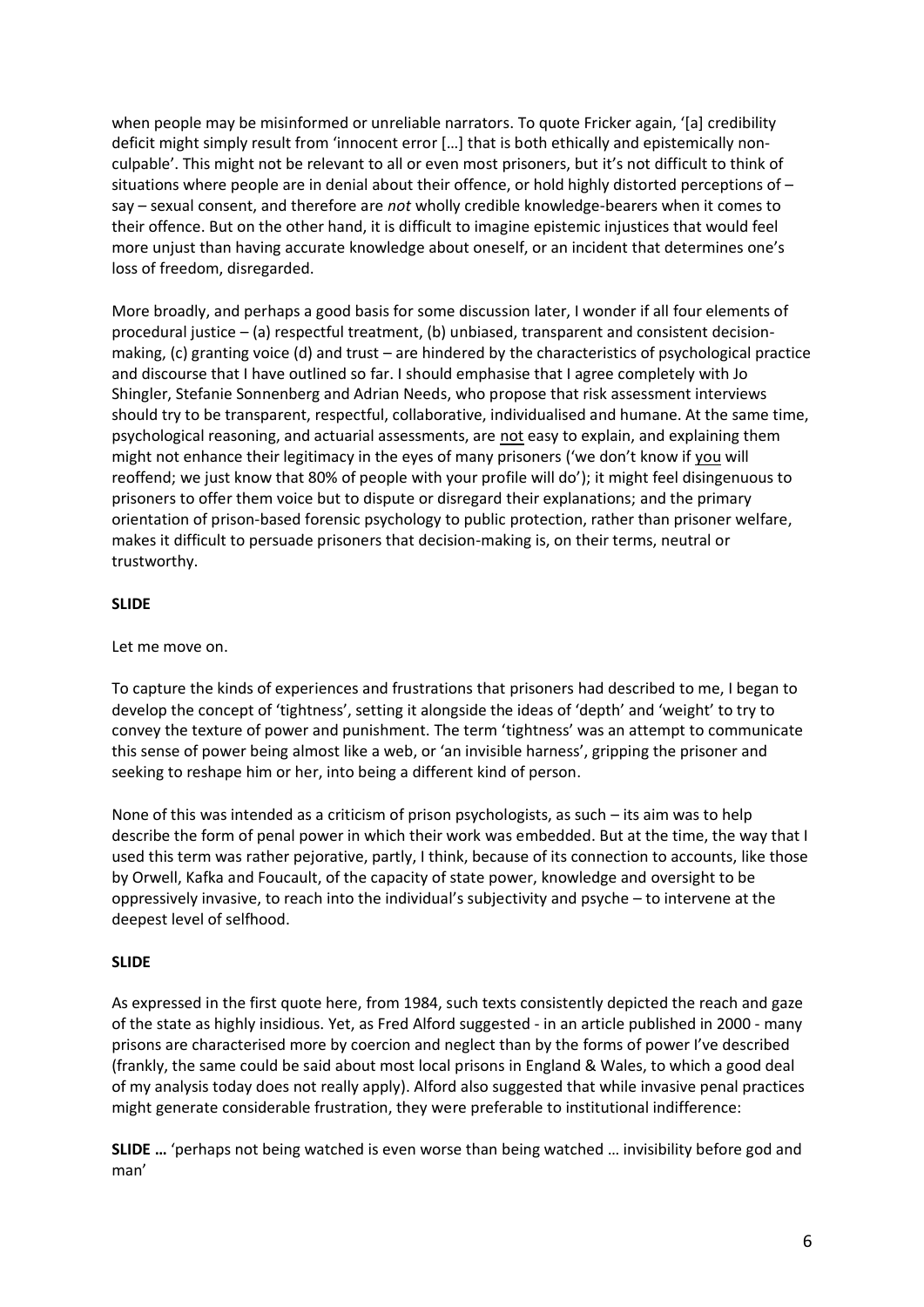So while feeling misdescribed on file, forced to become a different kind of person, or, in Fergus McNeill's terms, both badly seen and seen as bad, might be painful, so too might institutional inattention and an absence or deficiency of grip.

The key point here is that prisons can be 'loose' or 'lax' as well as 'tight', and for my remaining time, I want to discuss these different modes of grip, as a way of working towards a model of psychological practice that might be more rather than less legitimate. And here I'm not talking just about forensic psychologists, but other staff involved in what we might think of a prison's overall psychological regime.

### **SLIDE**

A first set of frustrations that prisoners express is that the risk-bureaucracy is inconsistent, inefficient or inadequate: incomplete paperwork; delays to parole hearings; inaccessible offender managers or psychologists; and being unable to get onto the courses that are required in order to progress towards release.

In the quote here, Russell explains the vagaries of sentence management practices.

Keeping me in for these last two and a half years has served no one any good whatsoever. [But] someone decided that they wanted me to do a course [which] two [other] facilitators said I *wasn't* suitable for. [That's] the only reason I didn't get to open prison. *And then have you ever done [the course]?* No.

Because they never offered it to me. (Russell)

# **SLIDE**

*…*

A similar complaint is that monitoring and assessment are *deficient* rather than excessive. Often, then, the criticism from prisoners is that prison staff are under-interested in them and their personal development, making little effort to engage with issues relating to their offending behaviour.

*Do [officers] ever talk to you about your parole or your offence..?* No, they won't talk to you about it, they're not interested, they don't care. […] All the staff are here to do is unlock you and lock you […] they're not there to really sit down and listen to your life's deepest darkest ... they don't care. (Robert)

#### **SLIDE**

*How does the prison try to shape who you are as a person?* They don't because they don't have anything to do with me. I'm left in my cell to rot basically. […] There's no interaction for me with the staff; I wish I could say otherwise. (Kenny)

Robert's concern was that his progress was being slowed by a lack of systemic engagement: 'You've got no support', he added, 'you've got no one to help you move forward'.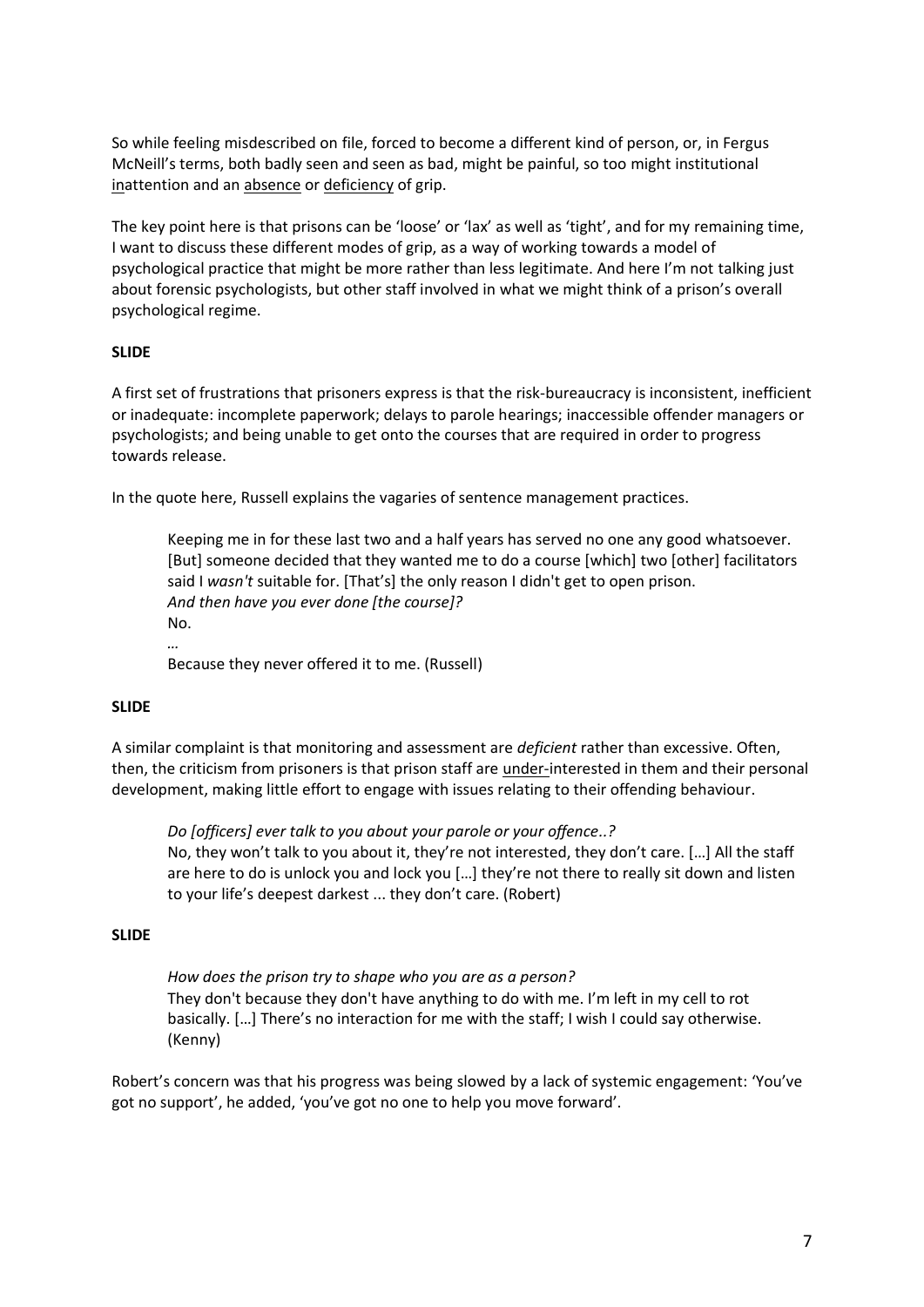Kenny's issue was his personal development. His issue was not that the prison was trying to reshape him, but that it was *indifferent* to him: that it was failing to assist him manage his feelings of shame about his offence, and that this inattention would lead to him re-offending.

### **SLIDE**

Such issues were exacerbated by a lack of access to key decision-makers. In this quote, Joel explains that he had never seen or spoken to his offender manager, and knew her name only because he had resorted to sending his parents to the probation office to find it out. Again, his complaint was not that the authorities were policing his behaviour too closely or intrusively, but that they were too distant and poorly informed to make fair decisions about him.

### **SLIDE**

I'm anxious and I'm stressed because at am going to be controlled by somebody that I have never spoke to, seen or had any interactions with. I just exist to them as a report on a table somewhere. They don't know who I am as an individual.

### **SLIDE**

A third kind of complaint is being 'un-grippable' - not having the kinds of problems that the prison can work upon, or being too low risk to merit rationed interventions. Ricky said:

I can't progress to an [open prison] because I haven't done programmes. But I can't do programmes because I'm not the correct risk, or a low risk. […] It is not that I haven't done any work [on my risk]; it's that the system has nothing to help me with. So it is quite depressing. I want to progress; I would love to do [courses], to make sure that I understand all of my triggers and all of my risks and that I have the correct tools to go forward with.

Within a system that works 'upon' people, and is attuned to particular forms of risk, it's a disadvantage to be invisible or un-fixable. To have some kind of problem or pathology makes you intelligible and treatable, and therefore minimises the risk of being overlooked and therefore 'stuck'.

# **SLIDE**

One way of conceptualising this is through the image of the ''fairground claw'. To be 'liberated' from the machine requires that the item – in our case, the individual – is the right shape, size and angle to be gripped successfully. But the claw grips selectively, imperfectly and inconsistently, so that, even if selected, the item can slip from its grasp, and back into the pit.

# **SLIDE**

In all the examples I have given, prisoners do not object in principle to taking courses, working on offence-related behaviour, or having to change. Their criticisms are *censorious* rather than *oppositional* – on the side of the authorities, but critical of their inability to deliver. These criticisms are not that the prison is too psychologically tight or demanding, but that it is neglectful or *loose*.

For some prisoners, these objections are instrumental. They resent being unable to take programmes because they're aware that they have to do them in order to progress towards release. What they consider unfair is that, to secure their freedom, they have to conform to a set of institutional demands and expectations that they are not given the means to meet.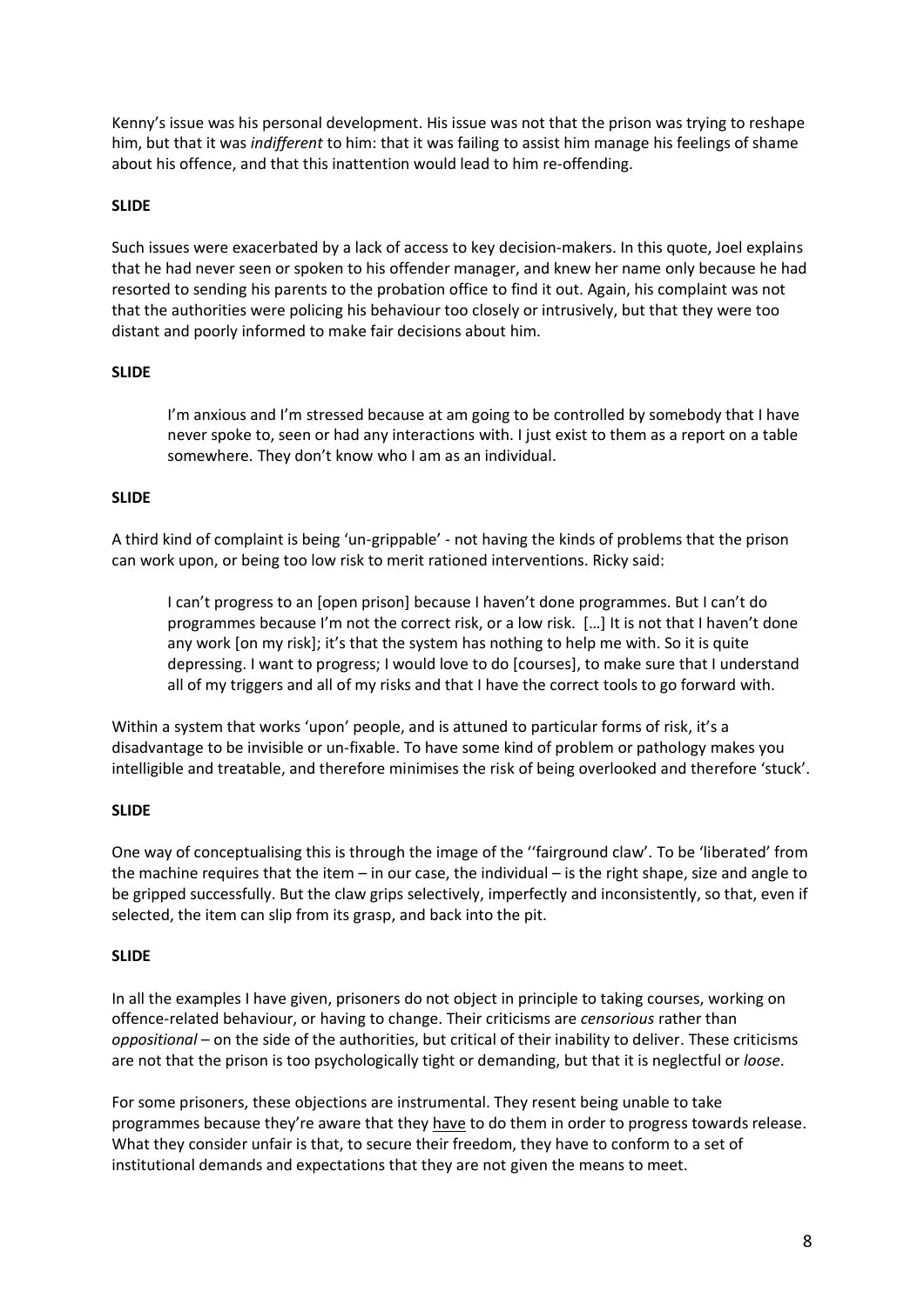For others, the motivation is normative, based on values and beliefs. Such prisoners are remorseful about their offending, or believe there is something 'wrong' with them that the system might be able to remedy. They want the system to help them understand their personalities and patterns of crime, so that they can avoid engaging in activities of which they're ashamed, and which lead them back to prison; or they want help to improve their relationships with loved ones. A lack of attention or intervention abandons them to unwanted thoughts and feelings (relating to their offending, or to experiences of trauma, bereavement and abuse) and leaves them feeling unrecognised and unsupported.

# **SLIDE**

This is particularly the case for prisoners convicted of serious violent and sexual offences, many of whom seek insight into their actions, or want to resist some part of themselves that they struggle to control. Frank, for example, explained that he

…recognised the need to change, because even when I was doing the things I was doing, I didn't want to do them; […] I didn't want to be the person that I was'.

#### Jesse said:

No one is actually looking at why this has happened again. […] If this is to be stopped I need support and treatment. […] If you don't do anything, if you don't fix the problem, it's going to keep getting broken

Prisoners who express such concerns – including those with addiction issues or problems with impulse control – want help with much more than accommodation and employment, though of course these things are vital (and, for many prisoners, are more urgent than offence-related work). They welcome rather than resent the invasive institutional focus on cognition, selfhood and moral conduct.

#### **SLIDE**

Along with my colleague Alice Ievins, the way that we've tried to think through these issues is by developing a model representing different ideal types of institutional grip. The horizontal axis represents the extent to which the system or institution is psychologically demanding, exacting and invasive. The vertical axis represents the extent to which it is supportive and responsive *in relation to these demands.* 

Like clothing, the grip of penal power can be either loose or tight in ways that are more or less preferable: a piece of clothing that is 'tight' might fit closely, comfortably and supportively, but tightness can also be uncomfortably restrictive. Likewise, clothing that is loose can be comfortable or uncomfortable, depending on whether it is carefully contoured or ill-fitting and baggy.

#### **SLIDE**

In the top-right quadrant, the prison is psychologically 'tight' both in what it requires of prisoners, and in what it provides to help them meet those requirements. Its grip is firm, so that it is bureaucratically thorough, providing the resources and interventions that prisoners need in order to become what the system insists they must be. But this form of tightness is likely to feel crushing and oppressive. As Dany Lacombe found in her study of a sex offender treatment programme in Canada,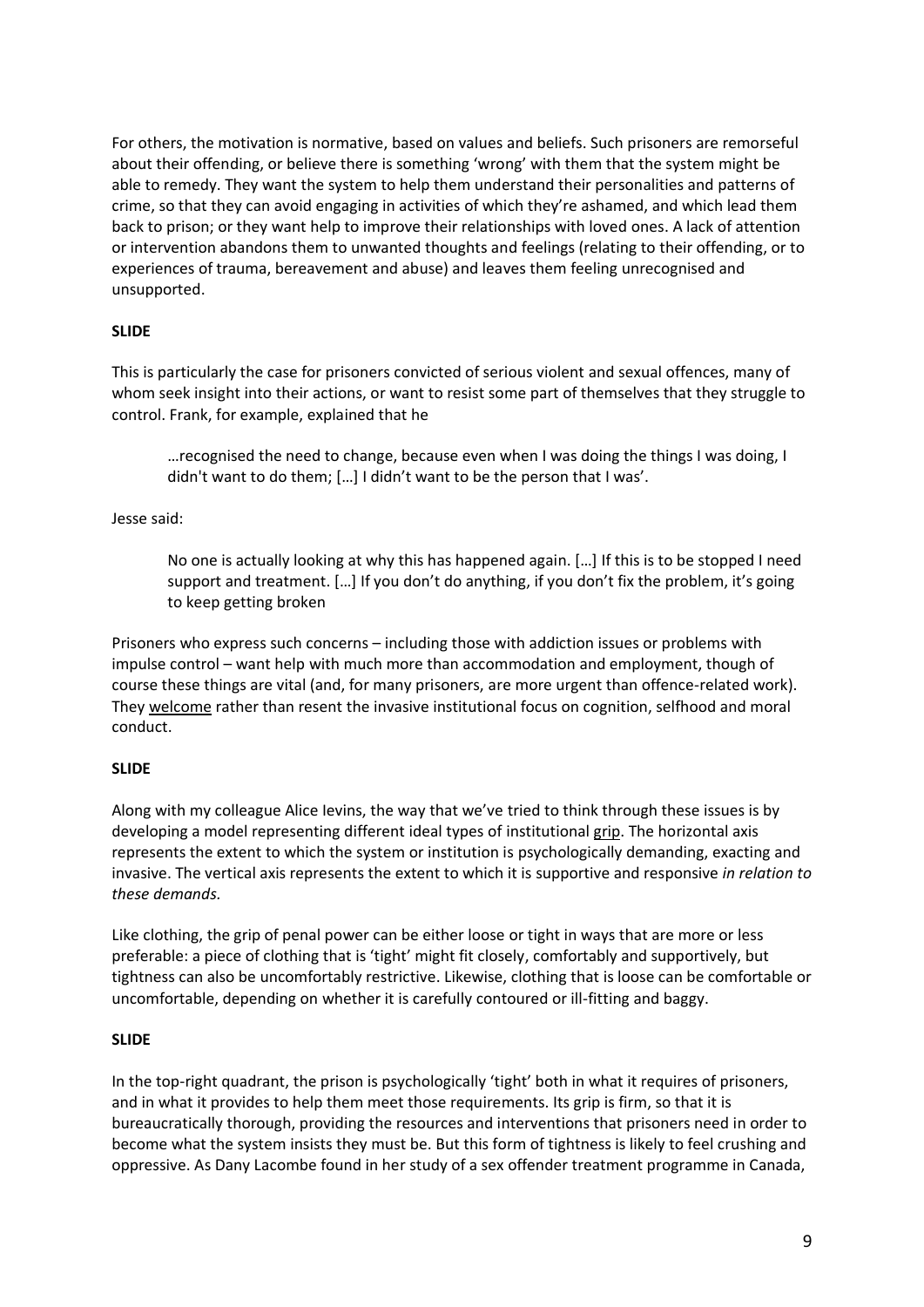nothing escapes judgment, normal behaviours are re-cast as expressions of pathology, and the authorities have almost unchallengeable power to define what is normal and abnormal. The prisoner's own judgment of need, and of who he or she should become, is over-written by the institution's judgments and its insistence on a particular form of change. As a result, the individual feels un-seen for who he or she is, *and* has to engage with a version of himself or herself that he or she does not recognise.

# **SLIDE**

In the bottom-right quadrant, the system is demanding but is inconsistent or deficient. In ways that I've just spent time outlining, power is tight, in that the institution demands certain forms of psychological change and engagement, but it is lax in providing the means to allow prisoners to become what it insists upon. Prisoners are impeded or abandoned in their efforts to realise the version of selfhood to which they authentically aspire, but they are also unsupported in becoming the self that is mandated by the institution. This form of misrecognition is particularly egregious, because individuals feel misrecognised and at the same time are penalised for deficiencies in the system that are beyond their control: 'you need to do this course …. but this course is unavailable to you, and this means we can't yet release you'. As I hope my previous slides have shown, these are really acute frustrations, not least because they can amount to months of additional imprisonment.

### **SLIDE**

Prison systems occupying the 'low demand', 'low assistance' quadrant (bottom-left) are 'loose' or neglectful, in that they demand very little from prisoners but also do very little *for* them. One version is the American super-max, in which prisoners are simply warehoused or contained, with little interest in changing them or helping them change themselves. These are such deep and heavy institutions that the idea of looseness feels counter-intuitive, but it communicates the way that, prisoners are left almost completely non-recognised as human beings: they are granted almost no agency is and their *moral* selfhood is completely disregarded.

A more benign version is found in some South American regimes. Prisoners have considerable autonomy to self-govern, are allowed extended family visits, and are neither tightly monitored nor required to remodel themselves as good citizens. At the same time, from the perspective of the prison, the offence itself, and the prisoner's desire to understand or overcome it, is irrelevant or disregarded. There are very few opportunities to process feelings of shame or access help in dealing with psychological issues or addictions that prisoners want to attend to.

# **SLIDE**

In contrast, prisons in the top-left quadrant of the figure are supportive and responsive, without being overbearing or exacting. The institution offers help without excessive judgment, and does so in collaboration with the prisoner: when he or she is ready to discuss the offence, engage in therapeutic work, or build up relationships with staff. This is very tricky to get right – in a recent study of prisoners serving long life sentences, my colleagues Susie Hulley, Serena Wright and I found that prisoners wanted to engage with the meaning of their offence without being permanently hobbled by it. Dealing with shame meant fully acknowledging their crime, but being able to move on from it, rather than – as one prisoner put it – being repeatedly forced to 'pick off the scab' that it represented.

#### **SLIDE**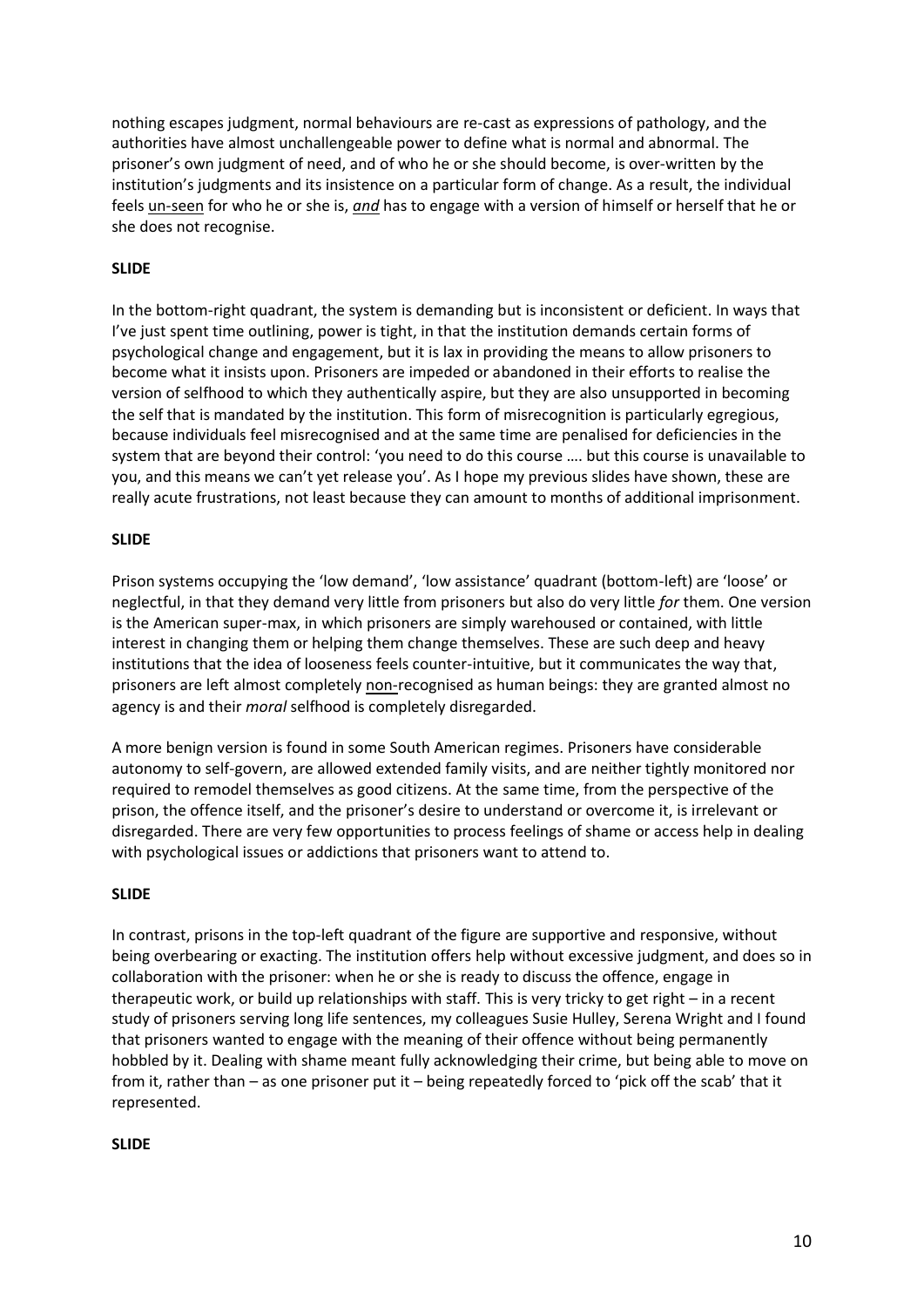Here, a prisoner in Norway (where I've been doing some research in recent years), convicted of a serious sex offence, explains what happened following his decision to write a letter to a programme leader informing her that he was ready to discuss his offence:

She came as quickly as possible. I said 'I want to talk about something […] I've wanted to [talk] a few times'. And she said 'Yeah, I understand that. You have something you want to tell me but you can't. Talk until you're done and I'll understand you'. So I told her about it. [...] Then she asked me some questions about it, and I answered, and she said 'Good job. Now I can help you move forward, before you lose any more time' (Ulrik)

This is the kind of 'sustained professional attention' and 'intensive individual input' that was sought by Marguerite Schinkel's sample of men serving life sentences in Scotland. These men were not hostile to offending behaviour courses, and wanted help with problems relating to addiction and coping with the world outside, but they criticised…

# **SLIDE**

… 'the tension between the importance of attending courses and the unresponsiveness of these courses to individual timelines and needs' (p. 33). The system, they felt, was insufficiently responsive to their particular circumstances, engaging with their lives 'much too lightly' (p. 39).

Elsewhere in Norway, prisoners often described having 'the opportunity to work with yourself'. Within relatively safe environments, they were given headspace to reflect on their actions and lifestyles, and felt supported in these efforts by a relational culture in which uniformed and specialist staff engaged with them deeply and carefully, as full individuals rather than just bundles of risk. Moral dialogue – about their offences, and their future aspirations – was not limited to the riskbased logic of offending behaviour courses. In this model, then, the fit of power was snug, like a well-tailored piece of clothing that provides comfort without restriction. Prisoners are *recognised* on their own terms. The institution is responsive to their own sense of how they need to change, rather than imposing generic and pre-determined cognitive models. In its ideal form, then, the grip of power is supportive rather than constrictive, making its subjects feel held or contained.

# **SLIDE**

Our findings provide an empirical echo of debates in penal theory. In a recent publication, Tony Bottoms probes an ongoing debate about the proper role of the state in seeking a commitment among prisoners to what he calls 'repentance', by which he means 'a change of mind or purpose' rather than a 'deeper' or more religious definition of this term. Bottoms steers a course between a disciplinary model of punishment, which subjects prisoners to invasive forms of intervention, and a rights-based model, which limits state interference into the prisoner's autonomy as a moral agent.

Our argument adds to a growing body of evidence that suggests that people in prison do not want to be subjected to interventions that either assault *or* neglect their moral agency, including their desire to change. To quote Tony Bottoms, 'it is actually more common for [offenders] to complain that criminal justice workers have provided *insufficient* help towards "going straight", than that the state has been intrusive'.

There are limits to this model, of course, for example, when prisoners believe they have done no wrong, misidentify their own needs, or seek to game the system. But I hope that the takeaway point is that many prisoners welcome institutional oversight and intervention when it recognises their integrity through authentic engagement with their full personhood. There is plenty here, then, for